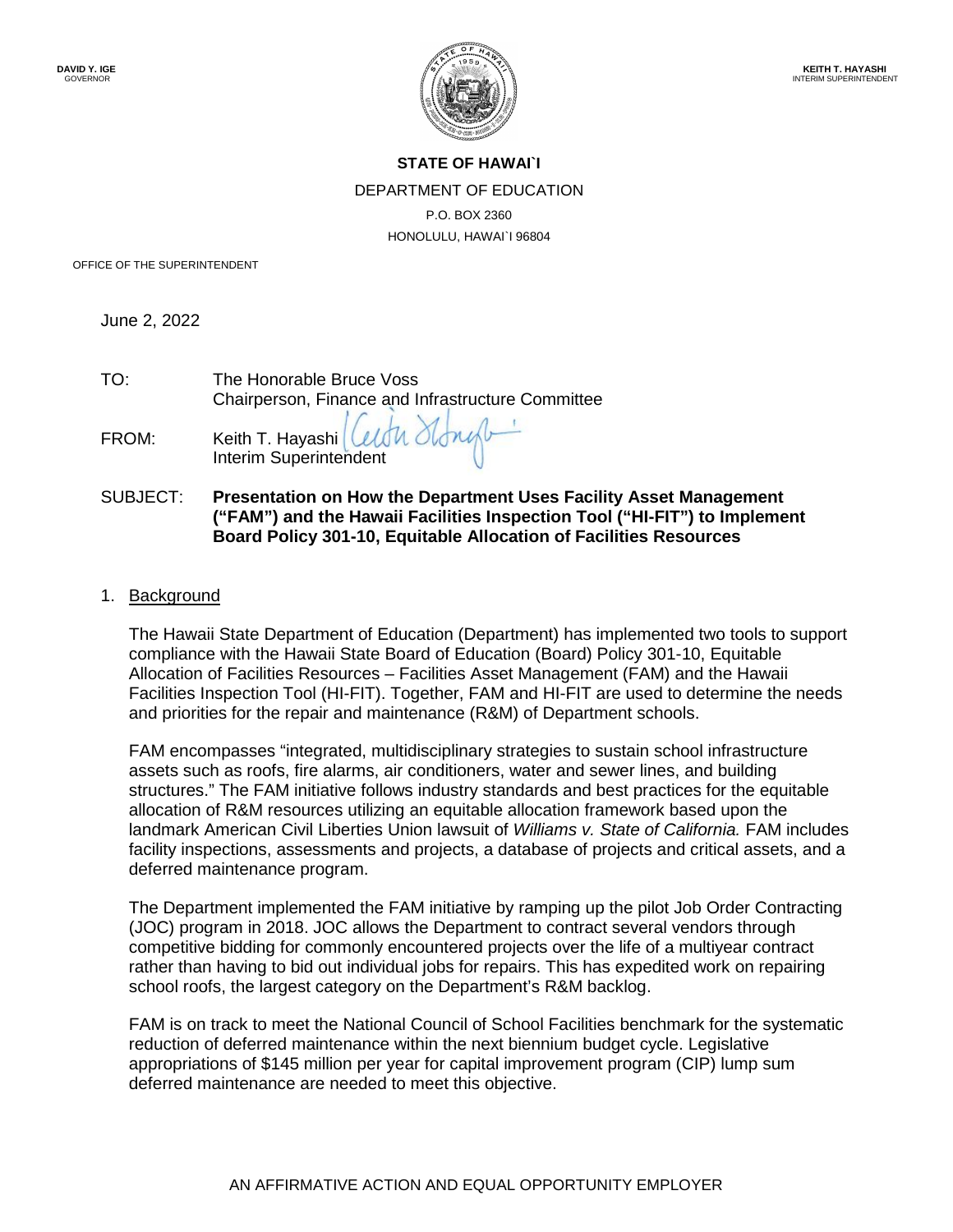The Honorable Bruce Voss June 2, 2022 Page 2

> HI-FIT is vital to ensuring that Hawaii's schools are clean, safe, and functional and that school facilities and sound maintenance practices continue to provide a positive contribution to teaching and learning. It is a visual inspection tool that uses a rating system to evaluate various components of learning and administrative environments and the overall condition of school facilities. External inspectors use this HI–FIT tool to assess both interior and exterior building conditions, building systems, and cleanliness. HI-FIT allows school leaders to provide input on the R&M needs and priorities of their schools.

## 2. Description

BOE Policy 301-10, Equitable Allocation of Facilities Resources, was approved by the Board on November 21, 2019 to provide the Department with direction on the prioritization of the allocation of R&M resources. The goal, ultimately, is that all students have safe, accessible, and supportive facilities:

*The Department shall strive to ensure that all students have safe, accessible, and supportive school facilities by allocating Capital Improvement Program and repair and maintenance resources equitably, effectively, and transparently. This equitable allocation must take into account the socioeconomic and academic needs of each school's student population.*

The Department adopted the use of FAM and HI-FIT to facilitate the process of identifying the needs and priorities for R&M across Department schools and to ensure equitable allocation of R&M resources.

This presentation will provide information on how FAM and HI-FIT are used to prioritize the use and allocation of such resources.

## 3. Presentation

The FAM initiative has promoted the equitable allocation of R&M resources. It provides for a safety and accessibility baseline and support for high-needs student populations.

- Safety and Accessibility Baseline: Allocation by the percentage of the square footage of the buildings within each district. Prioritization of projects with facility condition index (FCI) scores of "critical" and "poor" assures the improvement of facilities to allow students safe access to their schools. The principal value of an FCI rating can be identified as:
	- 1. To assist in making resource allocation decisions amongst the buildings in a portfolio, particularly with limited budgets that are not adequate to address the deferred maintenance in all the facilities. It is therefore a means of identifying priorities.
	- 2. To determine the annual reinvestment rates to prevent further accumulation of deferred maintenance.